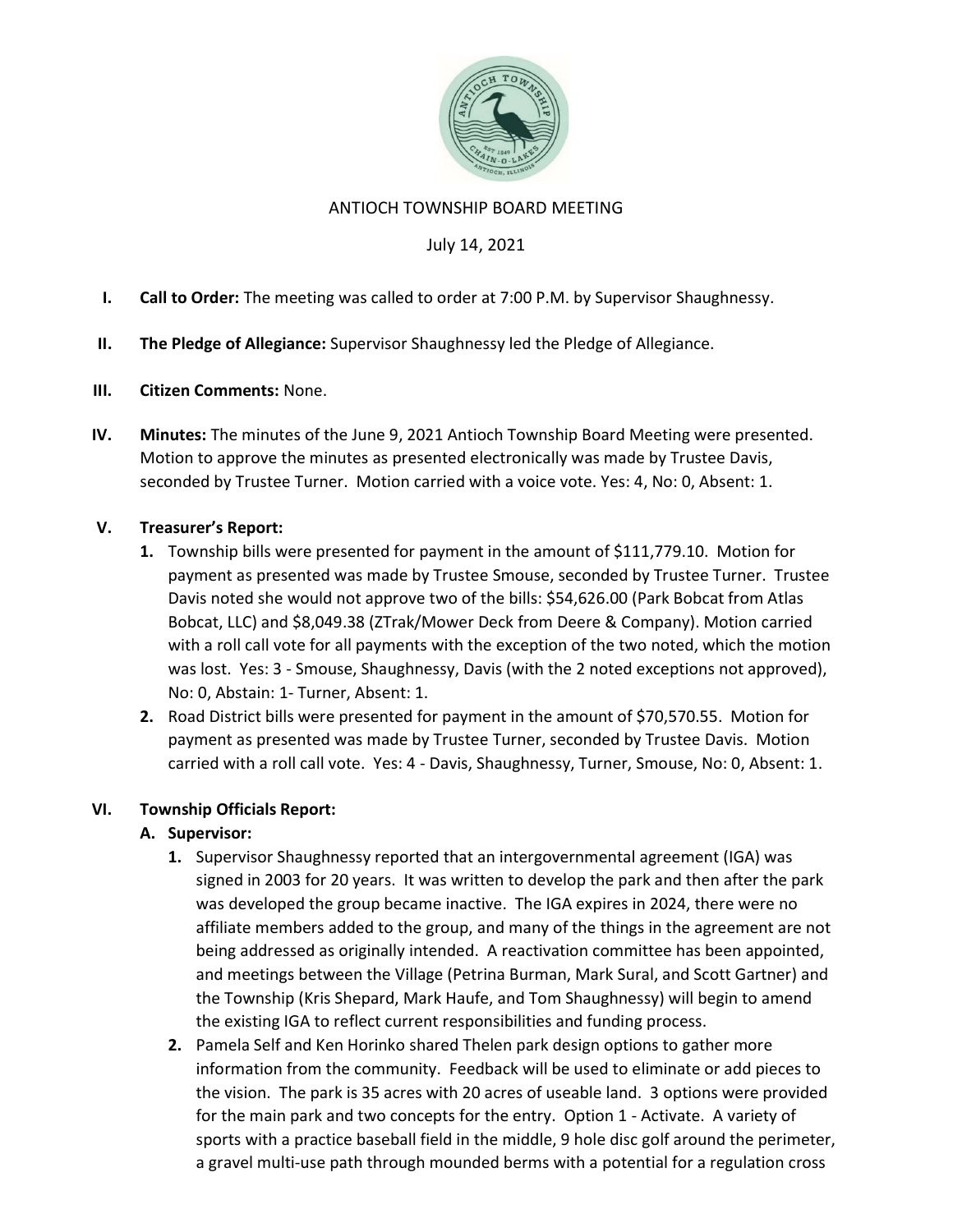country course. Option 2 – Naturalize. A passive recreation area focusing on existing natural areas. Option includes rookery, multi-use paths, berms and mounds, wooded wildlife areas, a mown great lawn in the center for events. Option 3 – Set in Motion. Active recreation with multiple walking/running trails, separate bike trail for mountain or BMX biking featuring an uphill climb with downhill slalom, overlook at high point, mown areas with berms, and double layer of fencing to deter vehicles from entering. Entry Concept 1 – Fit for All. The existing structure would be used and surface around it expanded, adult obstacle course, children obstacle course/play area, and berms/landforms. Entry Concept 2 – Level Up. The existing structure would be used and the surrounding paving expanded to add grills and tables, crossfit circuit, zipline, play area, rubber area, and mown trail surrounding loop to get to main trail. Homeowners from Petite Lake Gardens provided feedback that they prefer option 2. They want simple and passive options, and do not want ATV or BMX trails. Board members and additional citizens expressed interest in the practice baseball field, trails, disc golf, obstacle courses, rookery, option 1 with variety of sports to bring people together, bmx trail to attract others and keep children busy, sand volleyball to allow children to practice outside of bars and restaurants, and a basketball court. Supervisor Shaughnessy shared it will be maintained by the existing park staff and the park co-op if needed. There will be no tax increase, this is not a park district and the goal is to use grants.

- 3. Supervisor Shaughnessy congratulated the Antioch Fine Arts Gallery at 952 Main Street on their 20<sup>th</sup> anniversary.
- B. Clerk: No update.

#### C. Assessor:

Chief Deputy Assessor Perry reported that the county is sending out the blue sheet with valuations tomorrow. The 30 day appeal period will end August 13, 2021. Most valuations are lower than market value. A lawyer is not needed to appeal, it can be done by following instructions on the Assessor's website. An executive session might be needed, Lake County is attempting to poach staff.

#### D. Highway Commissioner:

Road reconstruction started on 3.9 miles of road. The work went out for bid and was awarded to Schroder construction for \$694,487.05.

#### E. Trustee Reports:

#### 1. Senior Services, Trustee Davis:

a. 25 seniors attended Movie Monday on July 5, 2021 for National Treasurer and 15 went to Oliverii North for lunch. There was valet parking and trivia. July 8, 2021 is Badda Boom Badda Bingo at the Township office from 9:30 A.M. to 11:00 A.M. July 18, 2021, is the Tristan Crist Magic show in Lake Geneva.

#### 2. Finance, Trustee Turner:

**b.** The ComEd grant was denied for unknown reasons. The Surveillance grant was discussed with Melinda Bush and needed to be COVID related to qualify.

#### 3. Parks, Trustee Shepard:

c. Supervisor Shaughnessy read a report from Trustee Shepard - \$1,000 was saved on Disc Golf baskets by purchasing local from Extreme Golf. They also made a \$885.00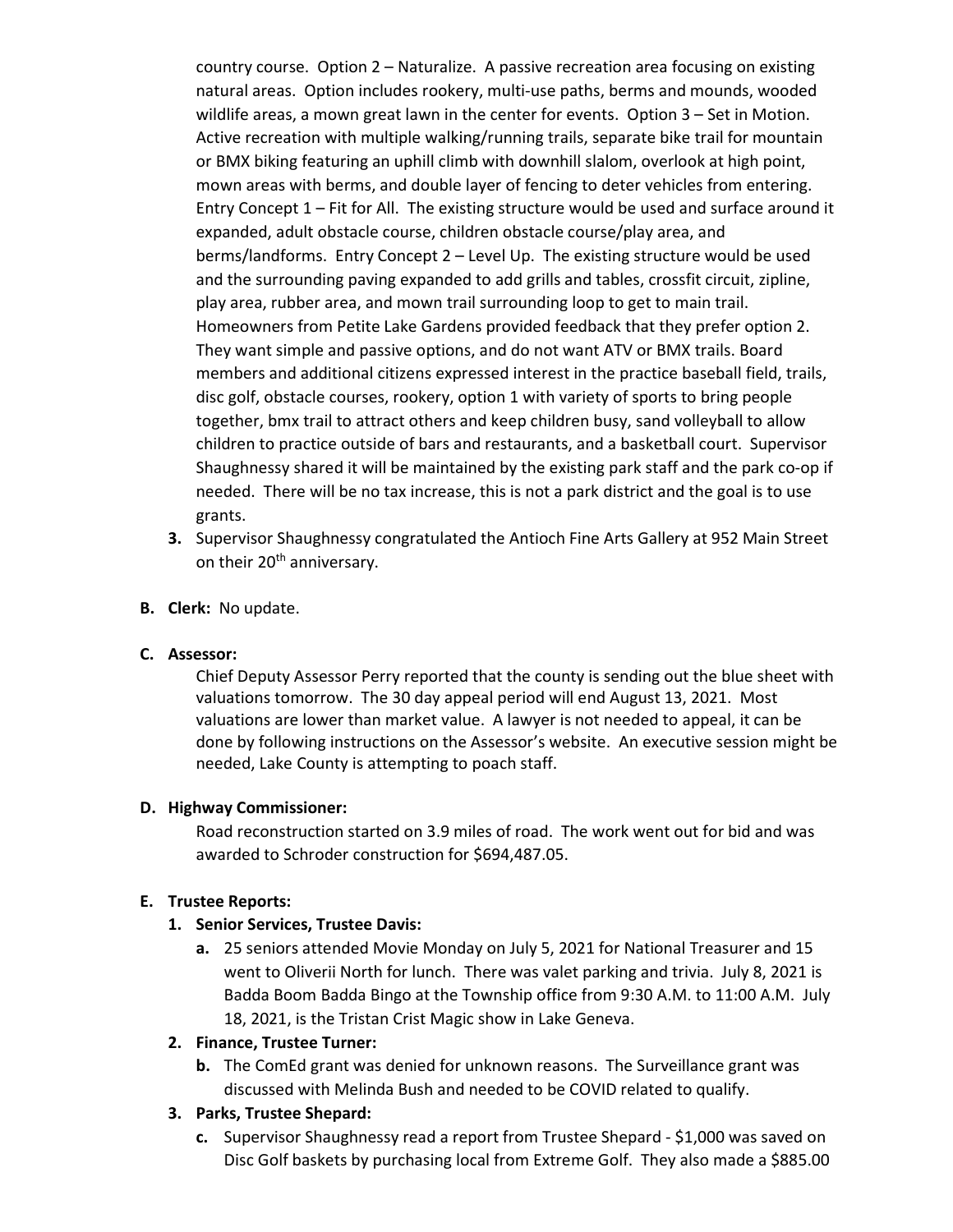donation. The new Bobcat was used to move gravel and install tee boxes. 6 will be done at a time with help from the Highway Department and Village. Signage will be added after the new holes are complete. The course will be renamed to Antioch Silver Lochs after the Chain O'Lakes and our Osmond Park ponds. We hope to have competition with Silver Lake, WI – Silver Fox and Gray Fox disc golf courses to generate course exposure and bring people into our community.

- d. Greenline Synergy is still growing plants and will not plant until the first week of August after Greg Nerroth clears the ponds.
- 4. Public Safety and Transportation, Trustee Smouse:
	- e. Trustee Smouse and Supervisor Shaughnessy will attend a Lake County Department of Public Transportation regarding community transportation.
	- f. The First Fire Protection District is signing a public safety contract with Hyper-Reach. They are requesting the Village and Township to go in on thirds. Residents would sign up for the free service, enter their phone number, and select the types of alerts they want. Alerts will be sent based on geographic areas and preferences. The cost for the Township is \$2,483.33 per year for 3 years with an auto renewal with advance notice of renewal provided. A motion to approve the Intergovernmental agreement with First Fire Protecition District and the Village for Hyper-Reach for \$2,483.33 per year for 3 years was made by Trustee Smouse, seconded by Trustee Turner. Motion carried with a voice vote, all in favor. Yes: 4, No: 0, Absent: 1.

#### VII. New Business:

- A. Supervisor Shaughnessy received an Osmond Park Maintenance building bid from MBR Builders. Bids based on MBR Builder's specifications will be received from at least 3 others: Herda, Wick, and Morton with an option to include a like building.
- B. Supervisor Shaughnessy Discussed Nerroth dredging the North pond. A permit will be submitted to the Village after an Engineering review for excavation of wetlands on the Duck pond with cattails in it. Trustee Turner questioned if the work will go for bid and Supervisor Shaughnessy clarified it will not as it is 2 separate jobs under \$20,000.00 each. Trustee Turner requested a monthly OSLAD Grant balance sheet each month to reflect capital improvements made with grant money versus tax payer money.

#### VIII. Executive Session: None.

IX. Adjournment: There was no further business to come before the board. Trustee Davis made a motion to adjourn, seconded by Trustee Smouse. Motion carried with a voice vote, all in favor and the meeting adjourned at 9:13 P.M. Yes: 4, No: 0, Absent:1.

#### Present: Supervisor – Tom Shaughnessy

Trustees – Judy Davis, Kris Shepard (participated on GoToMeeting while on vacation, leaving the meeting at 8:20 P.M. – the remote meeting policy participation rules does not allow voting participation while on vacation – his participation was as an interested park committee member) Jeff Smouse, Steve Turner

Highway Commissioner – Eric Ring

Chief Deputy Assessor – Lee Perry